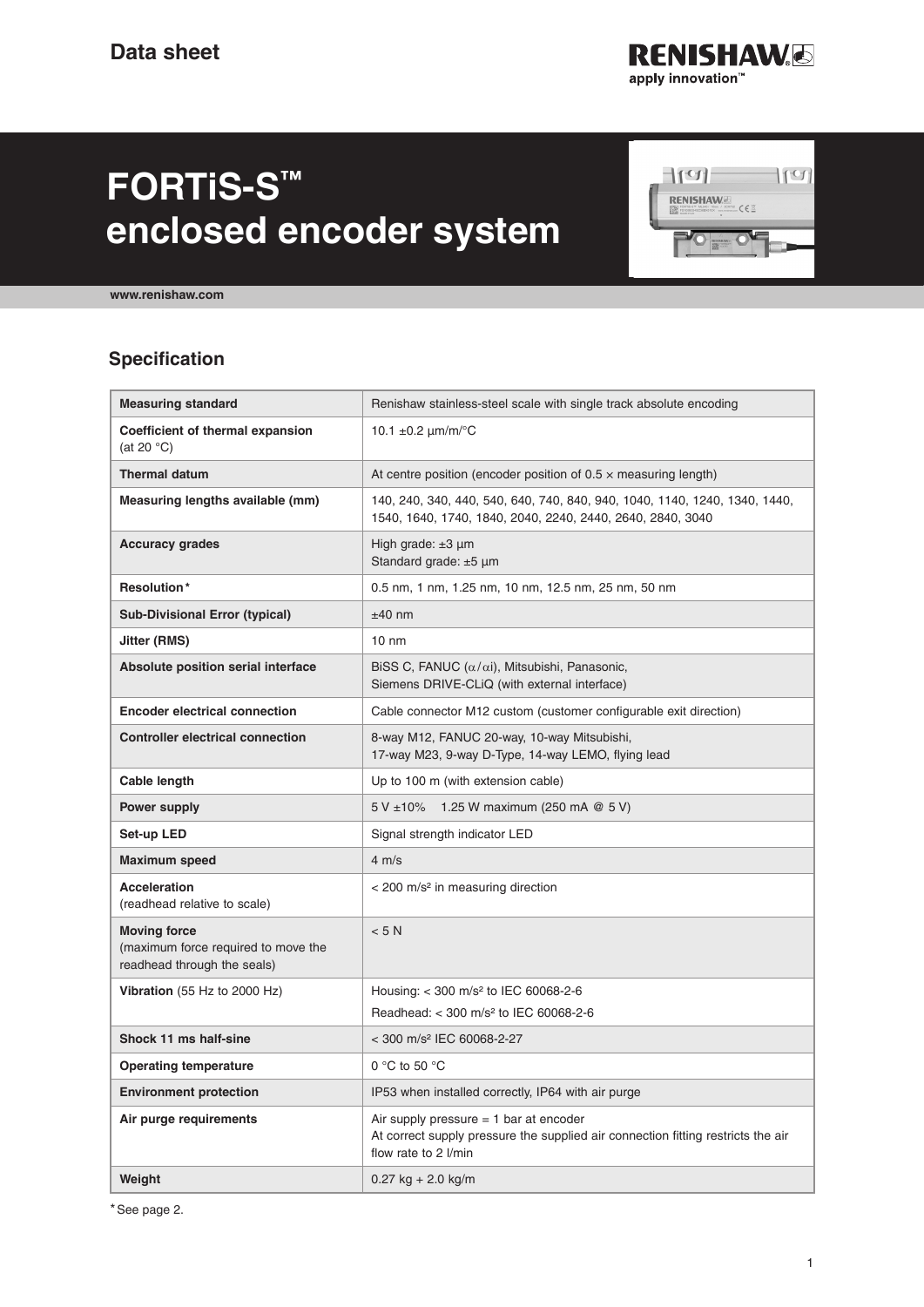## **Resolution per accuracy grade and serial interface – standard options**

| Accuracy  | <b>Serial interface</b>                           | <b>Resolution nm</b> |             |  |  |
|-----------|---------------------------------------------------|----------------------|-------------|--|--|
| grade     |                                                   | <b>Single</b>        | <b>Dual</b> |  |  |
| $3 \mu m$ | BISS C, Mitsubishi, Panasonic, Siemens DRIVE-CLIQ |                      |             |  |  |
|           | <b>FANUC</b>                                      |                      | 1/0.5       |  |  |
|           |                                                   |                      | 10/1.25     |  |  |
| $5 \mu m$ |                                                   | 10                   |             |  |  |
|           | BISS C, Mitsubishi, Panasonic, Siemens DRIVE-CLIQ | 50                   |             |  |  |
|           |                                                   |                      | 50/12.5     |  |  |
|           | <b>FANUC</b>                                      |                      | 50/25       |  |  |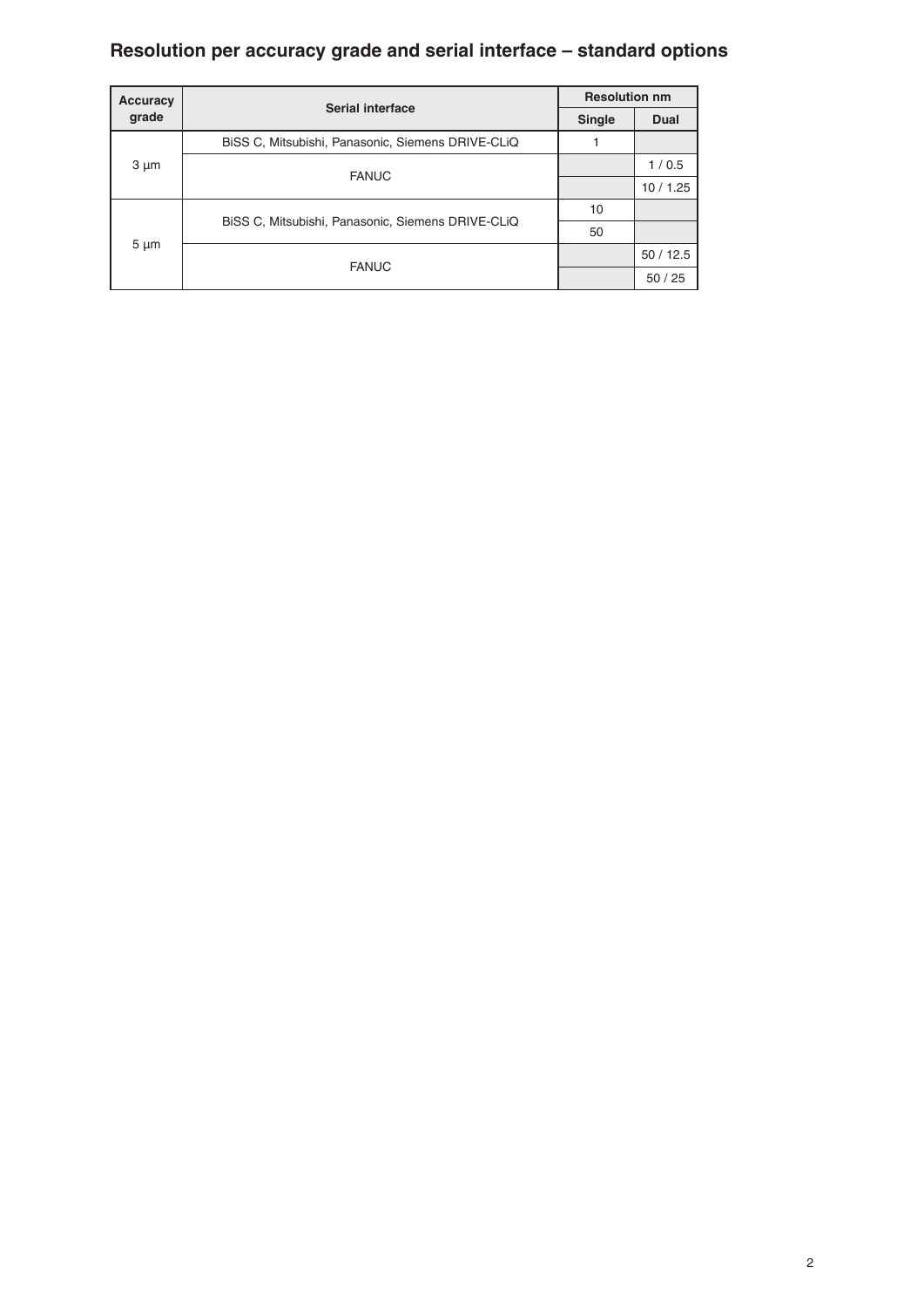



## **KEY**

 $\sim$ 

0.1 CZ B

//

76

- Adjacent to first and last flexure holes plus every 300-500 mm Adjacent to first and last flexure holes plus every 300–500 mm  $A =$  Recommened extrusion alignment pin locations (if required) A = Recommened extrusion alignment pin locations (if required)  $C =$  Compressed air inflet fitting C = Compressed air inflet fitting
	- $D =$  Required mounting dimensions D = Required mounting dimensions

H2 and H3 = Alternative mounting holes (non-preferred) H2 and H3 = Alternative mounting holes (non-preferred) L = LED set-up illumination L = LED set-up illumination

H = Flexure mounting holes H1 = Fixed mounting hole (preferred)

 $H =$  Flexure mounting holes

 $H1 =$  Fixed mounting hole (preferred)

- S = Start of measuring length ML = Measuring length ML = Measuring length
- S = Start of measuring length
- -
- $X =$  Machine guideway/axis datum X = Machine guideway/axis datum

3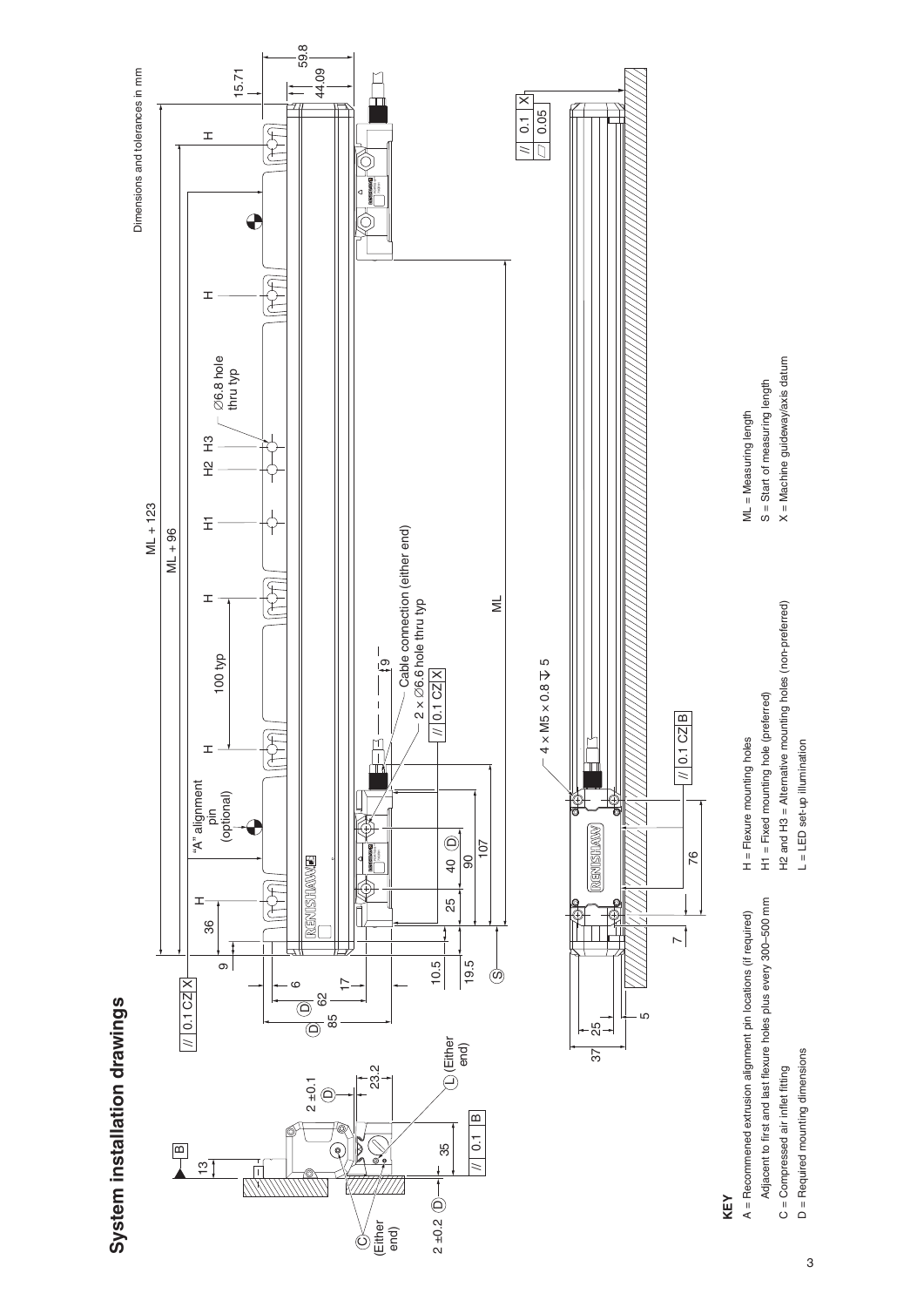

- $\blacktriangleright$  Side elevations show alternative mounting orientations.
- $\blacktriangleright$  Screws sizes in brackets are permissible alternatives.